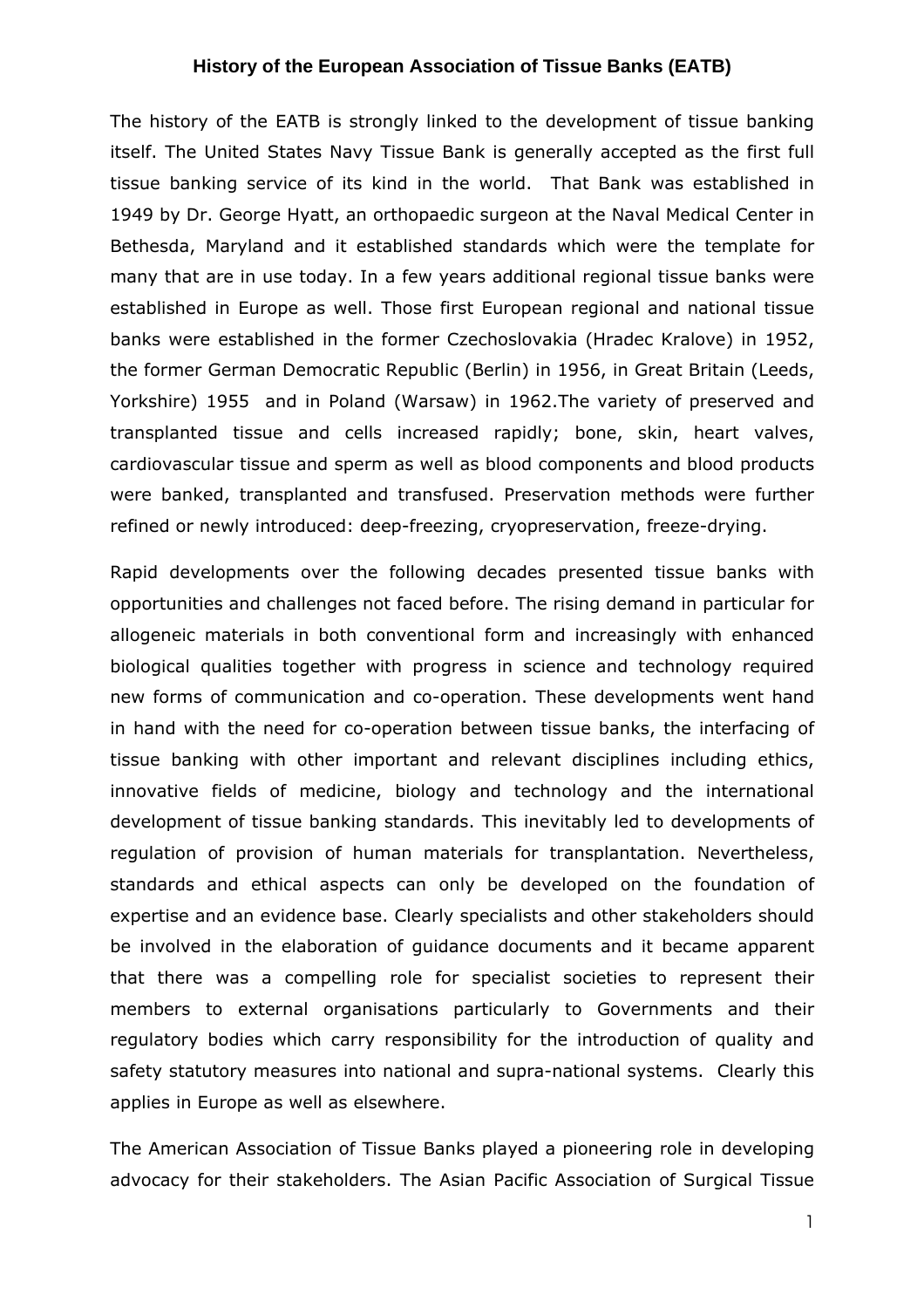Banking followed. Due to the "divided world" of those times, in particular the division of Europe into East and West a common European Organisation covering the entire fields of tissue banking was too challenging before the political changes at the end of the 1980s and the beginning of the 1990s.

On the occasion of the first European Conference on Tissue Banking in Berlin, October 1991, 280 participants from 18 European countries agreed to establish a European scientific/professional Organisation for tissue bank professionals, scientists and clinicians working in the fields of donation, processing and transplantation of cells and tissues and that this organisation would be called the European Association of Tissue Banks (EATB).

# 1st European Conference on Tissue Banking



1st European Conference  $_{OD}$ Problems of Tissue Banking and Clinical Application

Berlin, Octobe. 24-25, 1991 **Tirst Announcement** 

Fig. 1: Poster of the 1th European Conference on Tissue Banking, October 24 – 25, 1991, Berlin, Germany

At the  $24<sup>th</sup>$  of October the participants of the conference elected a Steering Committee (J. Komender (Poland), P. Mericka (Czechoslovakia), G. O. Phillips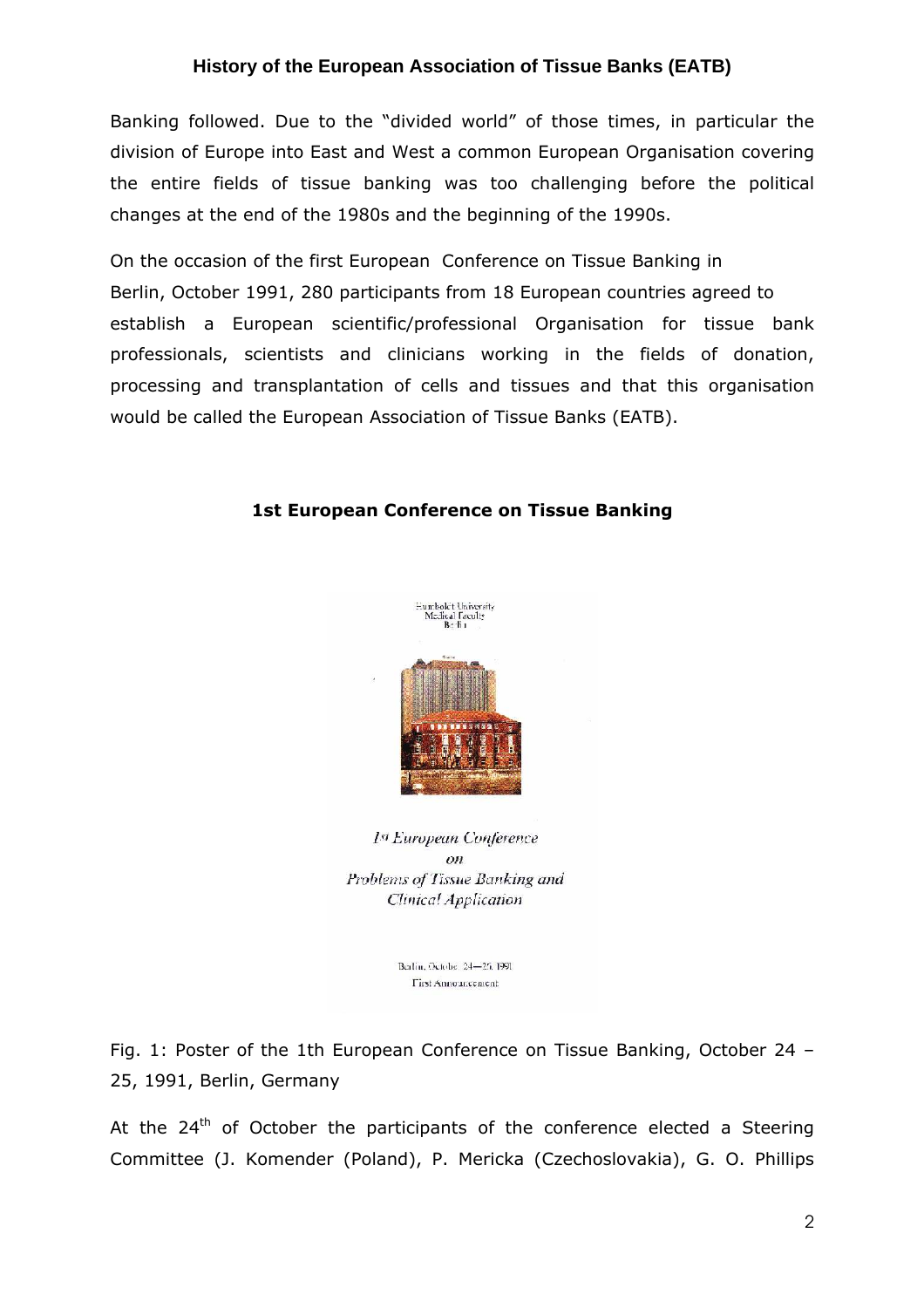(U.K.), D. Poitout (France), N. Triantafyllou (Greece) and R. von Versen (Germany) to organise the foundation of the Association.



Fig.2: Picture taken after closing of the first European Conference on Tissue Banking 1991 in Berlin, Charité Hospital, (left to right) Per Aspenberg (Sweden), Janusz Komender (Poland), Rüdiger von Versen (Germany), Glyn o. Phillips (United Kingdom), Pavel Mericka (Czechoslovakia), Hans Burchardt (USA), Nicolas Triantafyllou (Greece)

This Committee prepared draft By Laws for the EATB. In the six month after the Berlin conference these By Laws were distributed for discussion to about 1000 tissue bankers, surgeons and other stakeholders in tissue banking or clinical use of tissue grafts. The Steering Committee received responses with suggestions from individuals, institutions and organisations from 18 European countries. The over-arching aims of the fledgling organisation are summarised below:

"The objectives and powers of the Association are as follows:

 The Association is organised exclusively for charitable, educational and scientific purposes. The Association shall promote cooperation, research and developments in the area of Tissue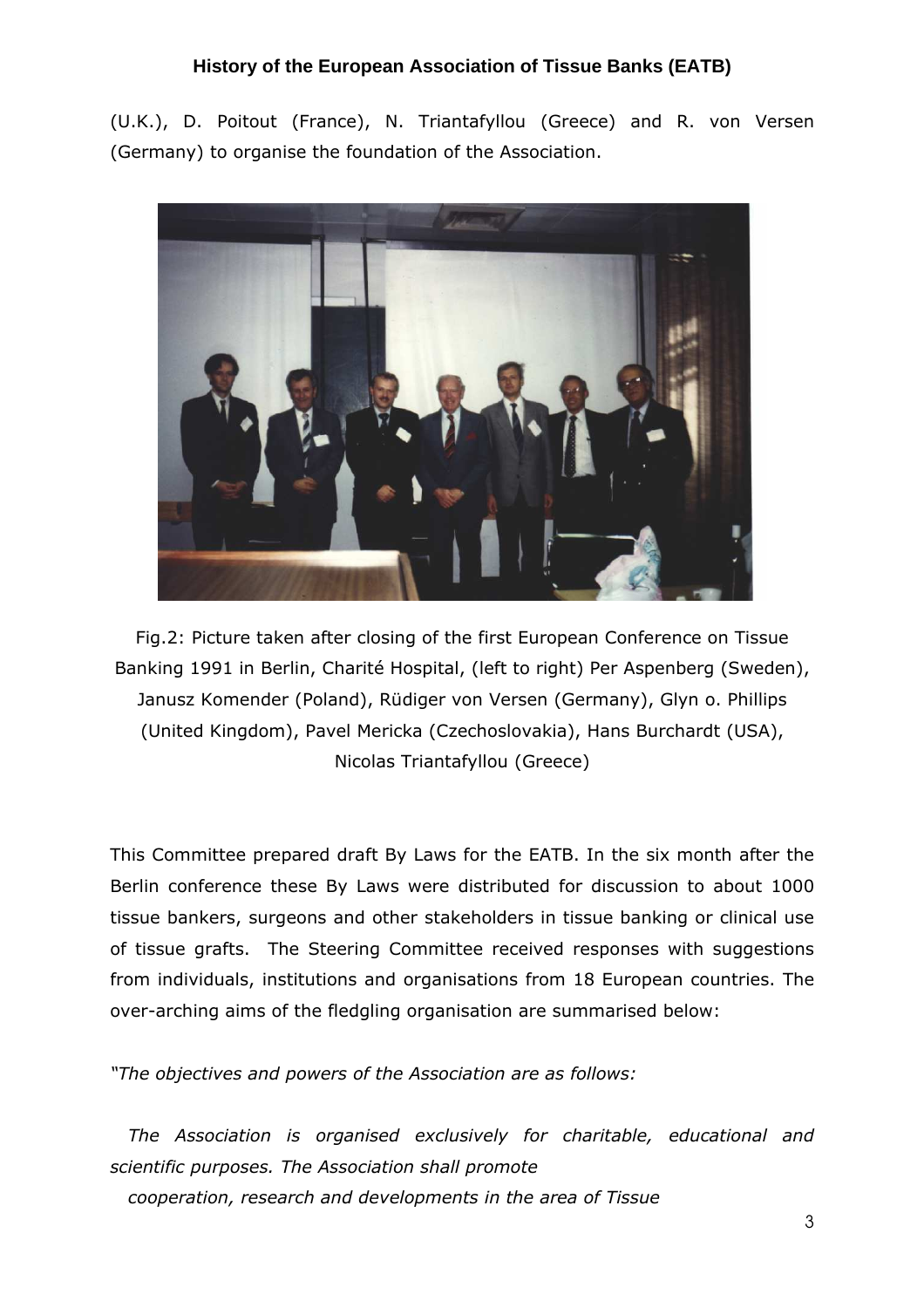Banking and related sciences in Europe. The aims of the Association are:

- international coordination;
- international standardization;
- exchange of experience;
- cooperation"

The revised By Laws were finalised at a satellite meeting of the 5th World Congress on Locomotor Tissue Banking (June 1992, Marseille) organised by Dominique Poitout. At the 13th of June in Marseille the formal foundation of the EATB took place.

The participants of the founding meeting agreed the EATB By Laws and elected an EXECUTIVE COMMITTEE comprised of the EATB Board and National Representatives. The members of the first Board were:

R. von Versen, President (Germany)

Dominique Poitout, 1st Vice President (France)

Janusz Komender, 2nd Vice President (Poland)

Pavel Mericka, Minutes Secretary (Czechoslovakia)

Heinz Winkler, Secretary General (Austria

Glyn O. Phillips, Treasurer (U.K.)

There were 27 founding members representing 17 countries. Nine months after its foundation the EATB had grown to 120 members from 21 countries and in 1998 it had 300 members from 46 countries worldwide and these are detailed in Table 1.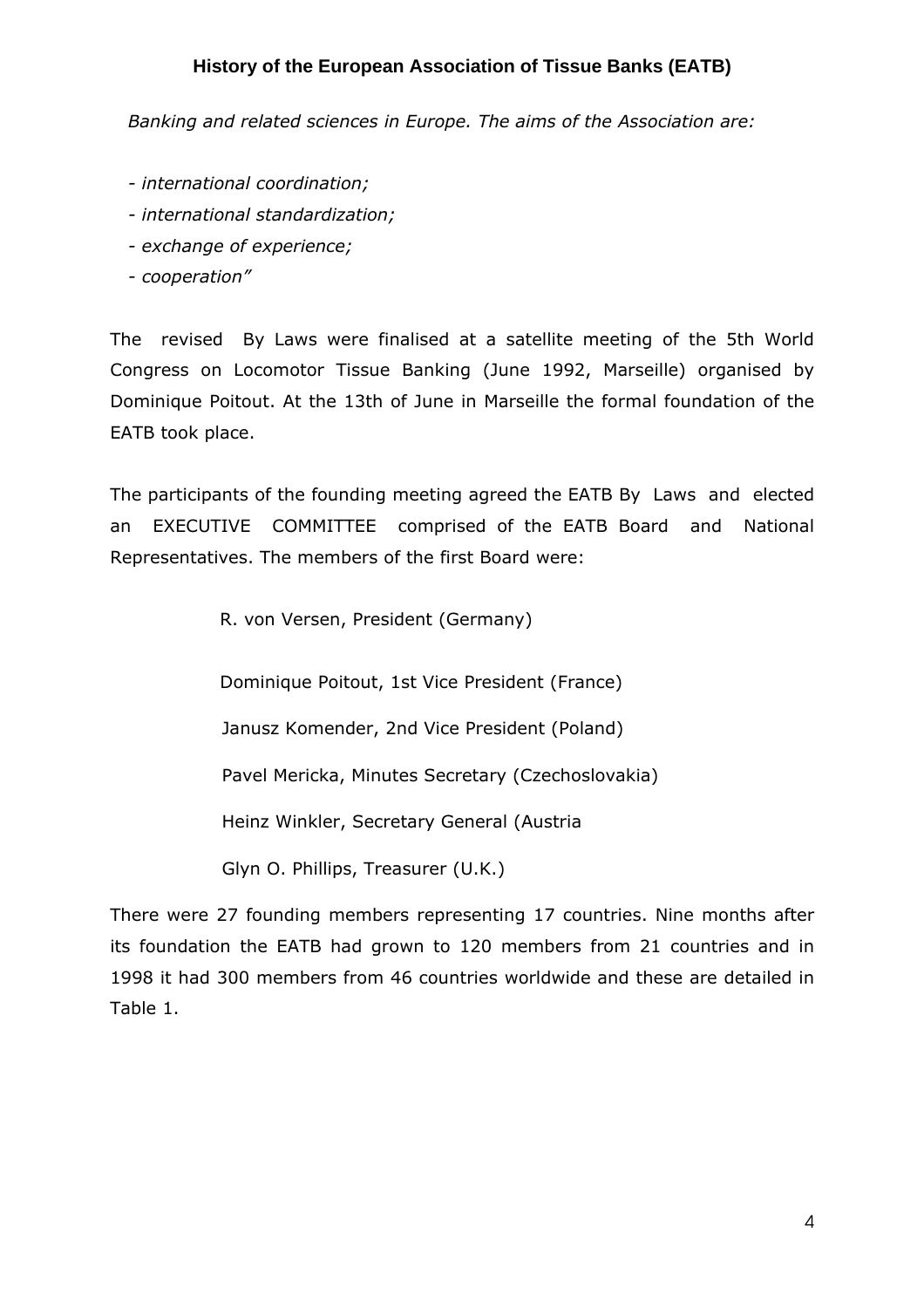|                       | European Countries   Non-European Countries |
|-----------------------|---------------------------------------------|
| Austria               | Argentina                                   |
| Belgium               | Australia                                   |
| <b>Czech Republic</b> | PR China                                    |
| Denmark               | Cuba                                        |
| Estonia               | Egypt                                       |
| Germany               | Israel                                      |
| Finland               | Japan                                       |
| France                | Malaysia                                    |
| Greece                | <b>Mexico</b>                               |
| Hungary               | <b>New Zealand</b>                          |
| Ireland               | Pakistan                                    |
| Italy                 | Philippines                                 |
| Latvia                | Saudi Arabia                                |
| Lithuania             | Singapore                                   |
| Macedonia             | Sri Lanka                                   |
| Poland                | <b>Thailand</b>                             |
| Portugal              | <b>U.S.A.</b>                               |
| Romania               | Uruguay                                     |
| Slovak Republic       | Vietnam                                     |
| Spain                 |                                             |
| Russia                |                                             |
|                       |                                             |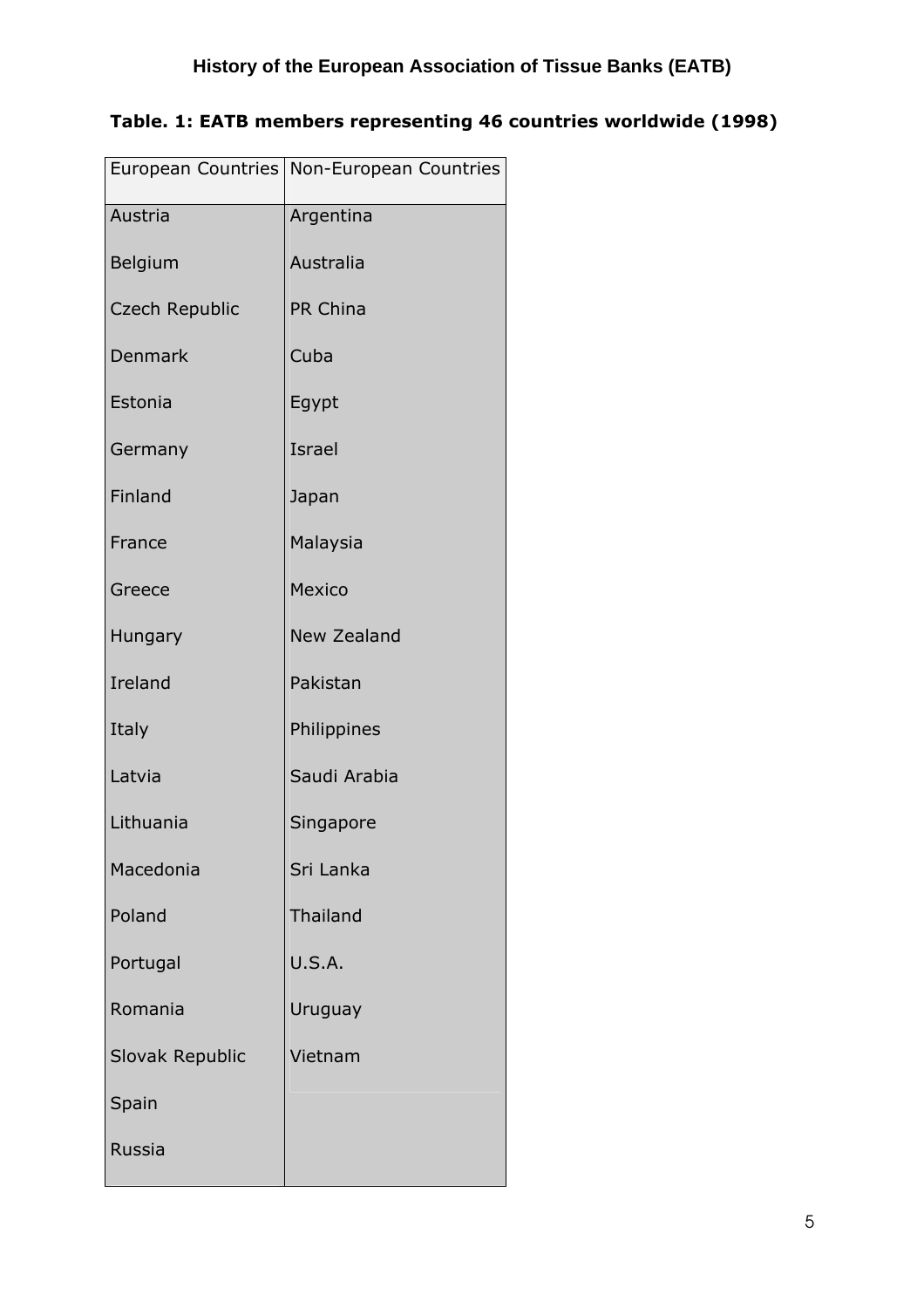| Sweden                |  |
|-----------------------|--|
| Switzerland           |  |
| The Netherlands       |  |
| Turkey                |  |
| Ukraine               |  |
| <b>United Kingdom</b> |  |

The Members of Councils and Standing Committees were elected one year later at the  $2^{nd}$  European Conference on Tissue Banking in Athens (May 5 – 8, 1993) and these are detailed in Table 2.

## Table. 2. Committees and Councils established in 1993

| Committees                      | Councils                 |
|---------------------------------|--------------------------|
| Ethics and Legal C.             | Musculoskeletal C.       |
| Scientific C.                   | Heart Valve C.           |
| Education C.                    | Ocular C.                |
| Accreditation and Membership C. | Skin C.                  |
| Standards C.                    | Reproductive C.          |
| Finance C.                      | Tissue Bank (general) C. |

By September 1992 the Founding President presented the formation of the EATB to the American Association of Tissue Banks (AATB) at its 16<sup>th</sup> AATB Meeting in San Diego. This initiated a fruitful co-operation between the two organisations. The first discussions commenced about initiating a World Conference on Tissue Banking to include the Asian Pacific Association of Surgical Tissue Banks represented by Moritoshi Itoman (Japan). The first World Conference on Tissue Banking was held 1996 in Brisbane, Australia.

The EATB has been guided in its early days by a series of Boards headed by the EATB president and the Presidents and Treasurers of the EATB from inception to date are listed below in Table 3.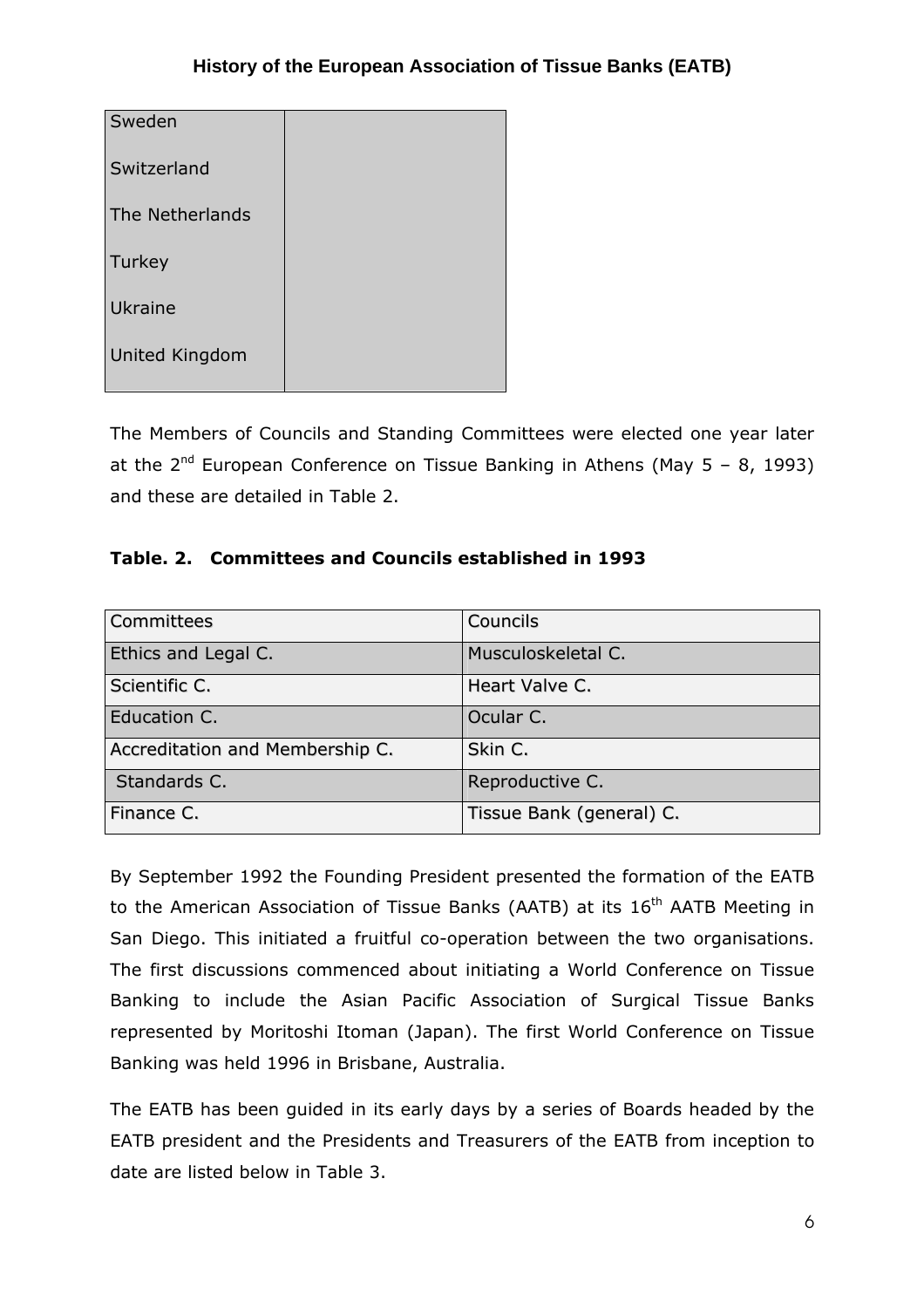| Table 3 Presidents and Treasurers of the EATB |  |  |
|-----------------------------------------------|--|--|
|                                               |  |  |

| Date          | Name of             | Town of Origin | Name of          | Town of Origin |
|---------------|---------------------|----------------|------------------|----------------|
|               | President           |                | Treasurer        |                |
| 1992 - 2001   | Rudiger             | Berlin,        | Glyn O. Phillips | Cardiff,       |
|               |                     |                |                  |                |
|               | von Versen          | Germany        |                  | <b>UK</b>      |
| 2001-2003     | Moishe Salai        | Tel Aviv,      | Anna Dziedzic-   | Warsaw,        |
|               |                     | Israel         | Goslawska        | Poland         |
| $2003 - 2007$ | Jan Koller          | Bratislava,    | Jaroslav         | Prague,        |
|               |                     | Slovakia       | Spatenka         | Czech Republic |
| $2003 - 2005$ |                     |                | Jiri Adler       | Brno,          |
|               |                     |                |                  | Czech Republic |
| 2007 - 2009   | <b>Ruth Warwick</b> | London, UK     | Jaroslav         | Prague,        |
|               |                     |                | Spatenka         | Czech Republic |

From these early beginnings EATB followed the principle of co-operation with other international, European and national scientific/professional organisations. This is illustrated by the attendance of such organisations in EATB Annual Congresses and in the elaboration of Common Standards such as those for Musculoskeletal Tissue Banking with the European Association for Musculoskeletal Tissue Banking (EAMST) and the collaboration with the European Burns Association which produced Skin Standards and the European Eye Bank Association.

There have been annual Conferences also termed Congresses since 1991 and they have been held all over Europe and the details of these are given in Table 4.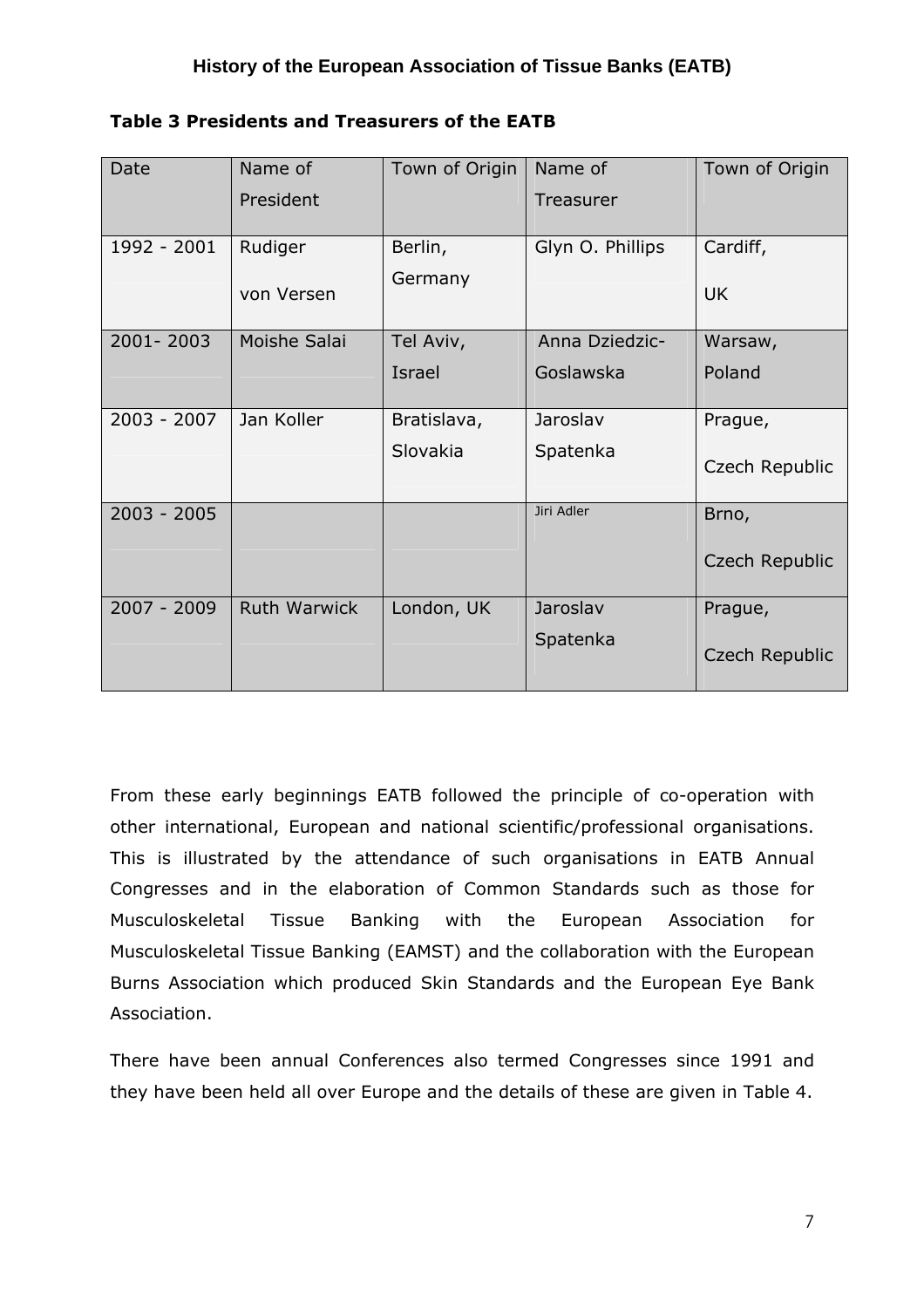## Tab. 4: Conferences

| Year | Conference                     | Venue      | Landmarks                                  |
|------|--------------------------------|------------|--------------------------------------------|
| 1991 | 1st European                   | Berlin,    | Formation of Steering Committee            |
|      | Conference on                  | Germany    |                                            |
|      | <b>Tissue Banking</b>          |            |                                            |
| 1992 | 2 <sup>nd</sup> World Congress | Marseille, | Foundation of EATB and election of         |
|      | on Locomotor                   | France     | <b>Executive Board</b>                     |
|      | Tissue Banking,                |            |                                            |
|      | <b>Satellite Meeting</b>       |            |                                            |
| 1993 | 2 <sup>nd</sup> European       | Athens,    |                                            |
|      | Conference on                  | Greece     |                                            |
|      | <b>Tissue Banking</b>          |            |                                            |
| 1994 | 3rd European                   | Vienna,    | In co-operation with the                   |
|      | Conference on                  | Austria    | <b>International Atomic Energy Agency</b>  |
|      | <b>Tissue Banking</b>          |            | (IAEA)                                     |
| 1995 | 4 <sup>th</sup><br>European    | Leuven,    | In co-operation with the                   |
|      | Conference on                  | Belgium    | International Association of Law and       |
|      | <b>Tissue Banking</b>          |            | <b>Ethics</b>                              |
| 1996 | 5 <sup>th</sup><br>European    | Berlin,    | In co-operation with                       |
|      | Conference on                  | Germany    | France Cryo,                               |
|      | <b>Tissue Banking</b>          |            | International Institute of                 |
|      |                                |            | Refrigeration,                             |
|      |                                |            | Spanish Interdisciplinary                  |
|      |                                |            | Society of Cryobiology                     |
| 1996 | 1 <sup>st</sup> World Congress | Brisbane,  | In co-operation with Asia Pacific          |
|      | of Tissue Banks                | Australia  | <b>Association of Surgical Tissue</b>      |
|      |                                |            | Banking (APASTB) and American              |
|      |                                |            | <b>Association of Tissue Banks</b>         |
| 1997 | 6 <sup>th</sup><br>European    | Edinburgh, | In co-operation with the                   |
|      | Conference on                  | U.K.       | <b>British Association of Tissue Banks</b> |
|      | <b>Tissue Banking</b>          |            |                                            |
| 1998 | 7 <sup>th</sup> European       | Turku,     | In co-operation with the European          |
|      | Conference on                  | Finland    | Association of Musculo Skeletal            |
|      | <b>Tissue Banking</b>          |            | Transplantation (EAMST)                    |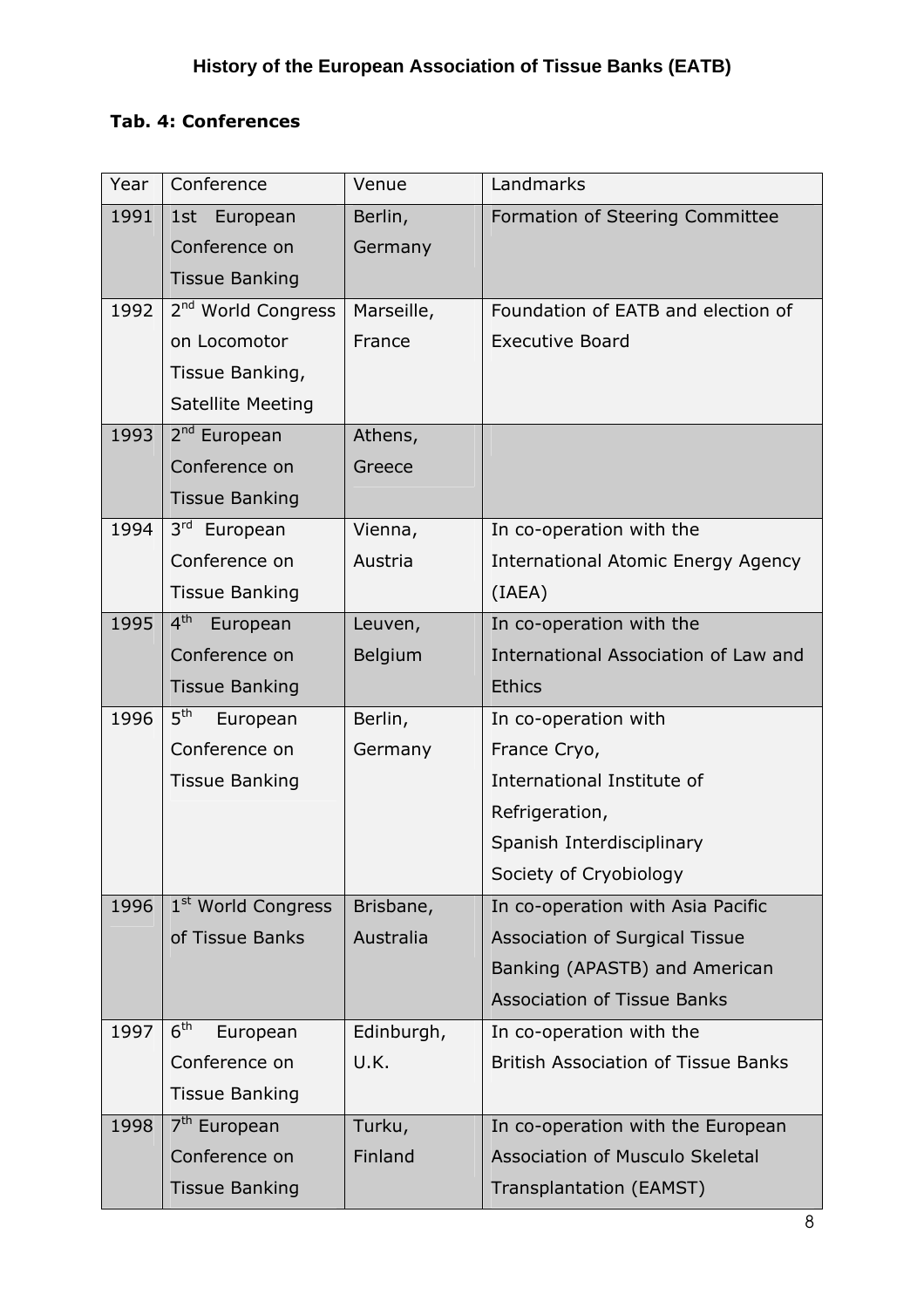| 1999 | 8 <sup>th</sup><br>European  | Warsaw,       | In co-operation with the American            |  |
|------|------------------------------|---------------|----------------------------------------------|--|
|      | Conference on                | Poland        | Association of Tissue Banks and the          |  |
|      | <b>Tissue Banking</b>        |               | Asia Pacific Association of Surgical         |  |
|      | and 2 <sup>rd</sup> World    |               | <b>Tissue Banks</b>                          |  |
|      | Congress on                  |               | and                                          |  |
|      | <b>Tissue Banking</b>        |               | <b>International Transplantation Society</b> |  |
|      |                              |               | European Burns Association                   |  |
|      |                              |               | European Eye Bank Association                |  |
|      |                              |               | European Association<br>Skeletal             |  |
|      |                              |               | Transplantation                              |  |
|      |                              |               | <b>British Association of Tissue Banks</b>   |  |
|      |                              |               | <b>Israeli Association of Tissue Banks</b>   |  |
|      |                              |               | Spanish Association of Tissue Banks          |  |
|      |                              |               | Spanish Interdisciplinary Society of         |  |
|      |                              |               | Cryobiology                                  |  |
|      |                              |               |                                              |  |
| 2000 | 9 <sup>th</sup><br>European  | La Coruña,    | In co-operation with the Spanish             |  |
|      | Conference on                | Spain         | <b>Association of Tissue Banks</b>           |  |
|      | <b>Tissue Banking</b>        |               |                                              |  |
| 2001 | $10^{\text{th}}$<br>European | Eilat, Israel | In co-operation with the                     |  |
|      | Conference on                |               | Israeli Society of Tissue Banking            |  |
|      | <b>Tissue Banking</b>        |               | International Federation of Eye and          |  |
|      |                              |               | Tissue banks (IFETB)                         |  |
|      |                              |               | European Eye Bank Association                |  |
|      |                              |               | (EEBA)                                       |  |
|      |                              |               | <b>EAMST</b>                                 |  |
| 2002 | 3rd World Congress           | Boston, USA   | AATB, APASTB, EATB                           |  |
|      | on Tissue banking            |               |                                              |  |
| 2002 | $11th$ European              | Bratislava,   | In co-operation with Slovak Medical          |  |
|      | Conference on                | <b>Slovak</b> | Society                                      |  |
|      | <b>Tissue Banking</b>        | Republic      |                                              |  |
| 2002 | <b>EATB</b> satellite        | Brno, Czech   | In co-operation with University              |  |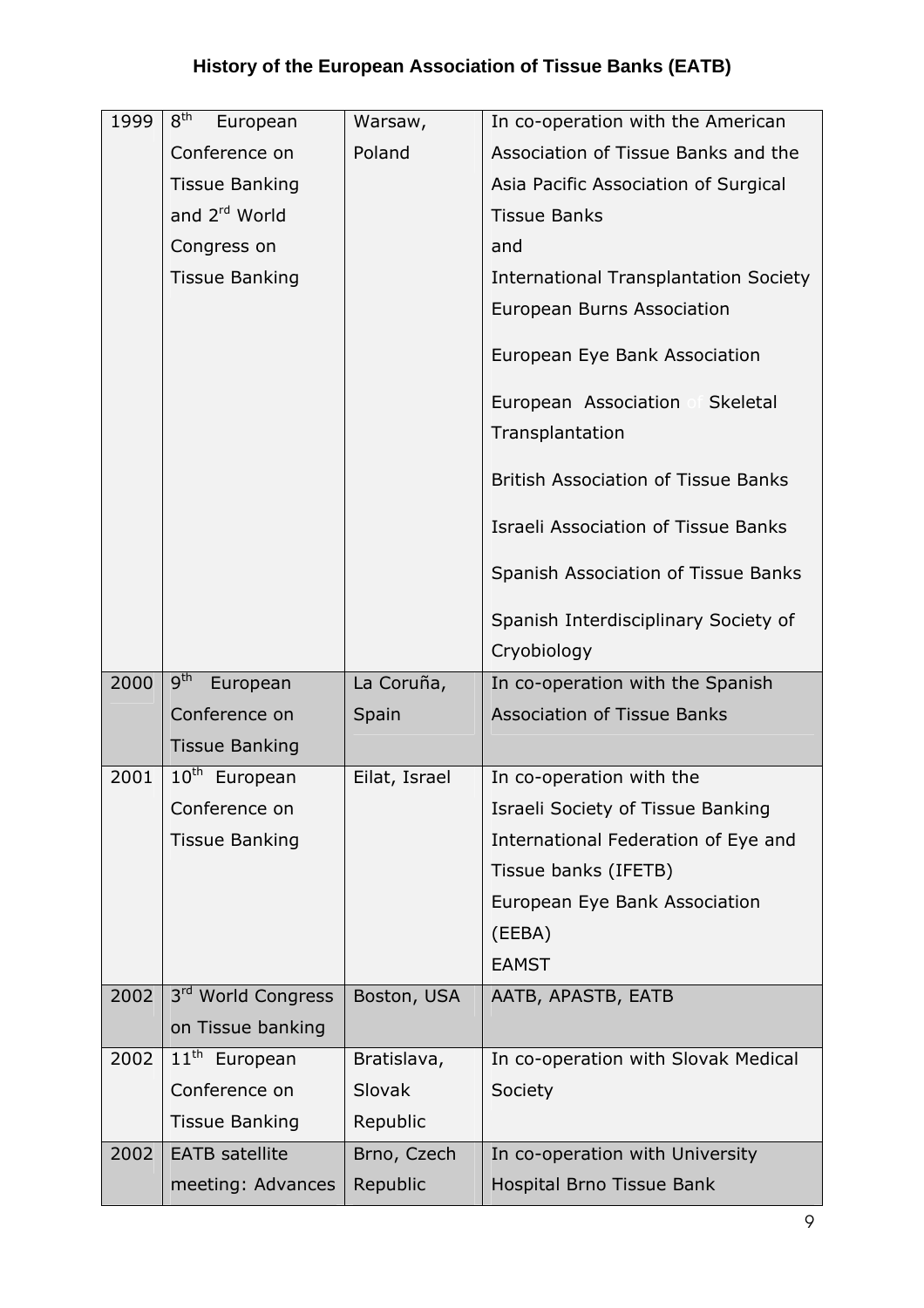|      | in Tissue Banking              |                 |                                      |
|------|--------------------------------|-----------------|--------------------------------------|
| 2003 | 12 <sup>th</sup> European      | Brugge,         | Postal voting for members of the     |
|      | Conference on                  | Belgium         | Board was introduced                 |
|      | <b>Tissue Banking</b>          |                 |                                      |
| 2004 | 13 <sup>th</sup> European      | Prague,         | In co-operation with                 |
|      | Conference on                  | Czech           | <b>Czech Transplant Society</b>      |
|      | <b>Tissue Banking</b>          | Republic        |                                      |
| 2005 | 4 <sup>th</sup> World Congress | Rio de          | Latin American Association of Tissue |
|      | on Tissue Banking              | Janeiro,        | Banks (ALABAT), AATB, APASTB,        |
|      |                                | <b>Brazil</b>   | <b>EATB</b>                          |
| 2005 | 14 <sup>th</sup> European      | Florence,       | In co-operation with                 |
|      | Conference on                  | Italy           | <b>Toscany Transplant Society</b>    |
|      | <b>Tissue Banking</b>          |                 | <b>EAMST</b>                         |
| 2006 | 15 <sup>th</sup> European      | Varna,          | In co-operation with the Bulgarian   |
|      | Conference on                  | <b>Bulgaria</b> | <b>Association of Tissue Banks</b>   |
|      | <b>Tissue Banking</b>          |                 |                                      |
|      |                                |                 |                                      |
| 2007 | 16 <sup>th</sup> European      | Budapest,       |                                      |
|      | Conference on                  | Hungary         |                                      |
|      | <b>Tissue Banking</b>          |                 |                                      |
| 2008 | 5 <sup>th</sup> World Congress | Kuala           | APASTB (organiser), AATB, EATB,      |
|      | on Tissue Banking              | Lumpur,         | ALABAT, Australasia Tissue Baking    |
|      |                                | Malaysia        | Forum (ATBF)                         |
|      |                                |                 | and                                  |
|      |                                |                 | Malaysian Society of Transplantation |
|      |                                |                 | (MST)                                |
|      |                                |                 | Malaysian Orthopaedic Association    |
|      |                                |                 | (MOA)                                |
|      |                                |                 | Malaysian Nuclear Society (MNS)      |
| 2008 | 17 <sup>th</sup> European      | Edinburgh,      | In co-operation with the British     |
|      | Conference on                  | U.K.            | <b>Association of Tissue Banks</b>   |
|      | <b>Tissue Banking</b>          |                 |                                      |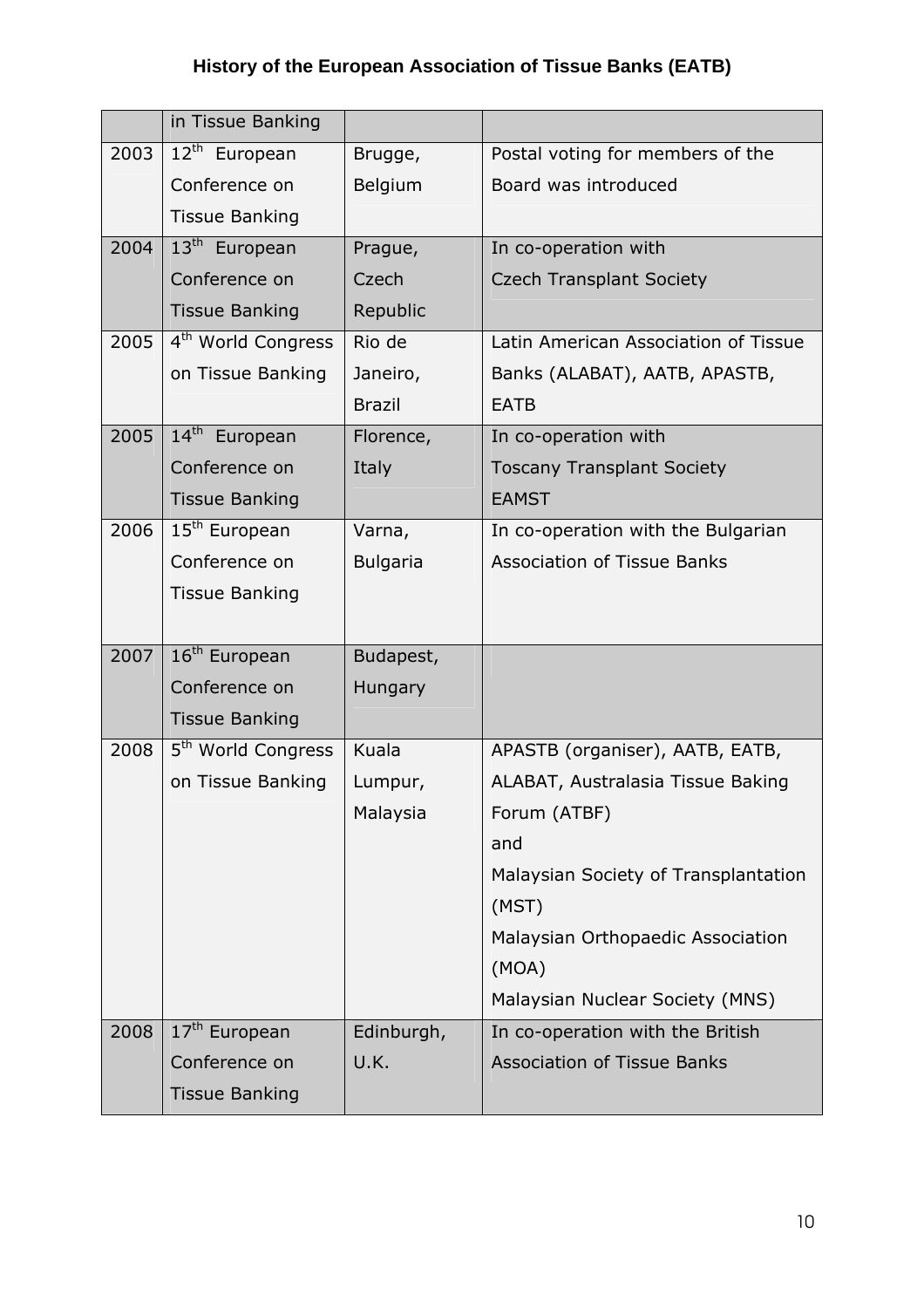In Athens first drafts of EATB GENERAL STANDARDS and ETHICAL RULES were presented to the public, with the aim of harmonisation within the European countries. The following meeting in Vienna focused on the interface between advanced tissue banking, standardisation, quality control, legal and ethical aspects, biological and clinical sciences, to pool European and international knowledge and to strengthen worldwide cooperation.

In Athens the EATB resolved to support the IAEA programme on Radiation and Tissue Banking in the 13 countries of the Asia and Pacific Region. As a result of this cooperation the Conference in Vienna was designed as a joint meeting of the two organisations, providing an excellent opportunity to explore the specific application of ionising radiation for tissue sterilisation and irradiation effects on sterilised tissues.

It was a special pleasure for EATB to welcome tissue bankers and surgeons from America, Asia and the Pacific rim, representing the AATB and the Asia-Pacific Association of Surgical Tissue Banking.

This policy of co-operation with other organisations in Europe and further afield continued in subsequent years. International organisations as IAEA and European bodies (European Commission and Parliament, Council of Europe, and national governments began to involve EATB as the voice of tissue banking in Europe and took account of EATB Standards. Over the years the EATB has sought to honor distinguished individuals who have made a major contribution to the field of tissue banking by honorary membership and since 2007 with the Rudolf Klen Award. The individuals who have been honored in this way are listed in Table 5.

| Tab. 5: EATB Honorary Memberships & Rudolf Klen Award |  |  |  |  |
|-------------------------------------------------------|--|--|--|--|
|-------------------------------------------------------|--|--|--|--|

| <b>Honorary Members</b> |                       |                |  |
|-------------------------|-----------------------|----------------|--|
| 1993                    | <b>Rudolf Klen</b>    | Czechoslovakia |  |
| 1994                    | Nicolas Triantafyllou | Greece         |  |
| 1995                    | <b>Frank Dexter</b>   | U.K.           |  |
| 1996                    | Kazimierz Ostrowski   | Poland         |  |
| 1997                    | <b>Yves Goffin</b>    | Belgium        |  |